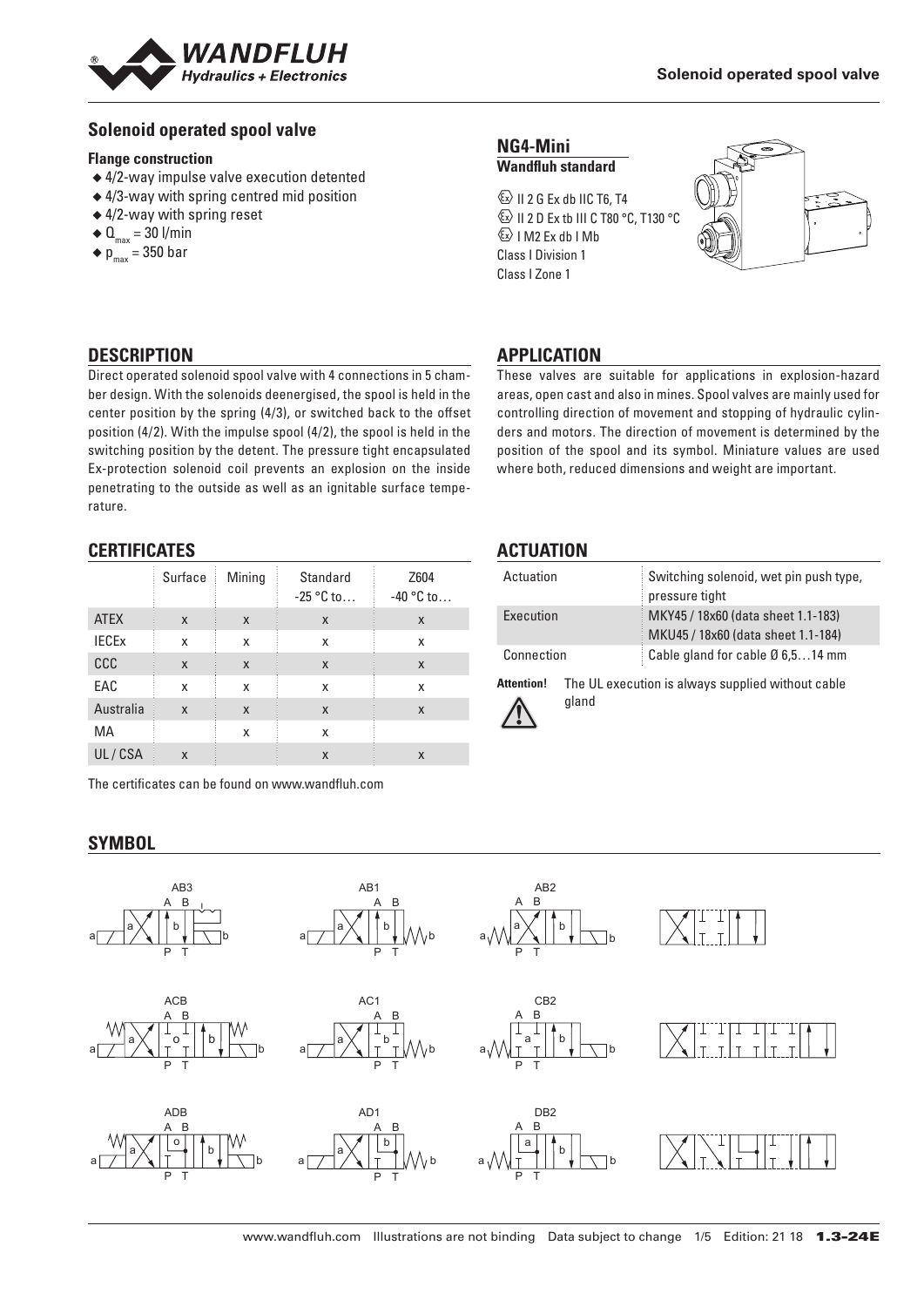

# **SYMBOL**



# **TYPE CODE**

|                                      |                                               |                               |                                                                                |                          |  | WD Y F A04 - |  |  |  |  | # |
|--------------------------------------|-----------------------------------------------|-------------------------------|--------------------------------------------------------------------------------|--------------------------|--|--------------|--|--|--|--|---|
| Spool valve direct operated          |                                               |                               |                                                                                |                          |  |              |  |  |  |  |   |
| Explosion proof execution Ex d       |                                               |                               |                                                                                |                          |  |              |  |  |  |  |   |
| Flange construction                  |                                               |                               |                                                                                |                          |  |              |  |  |  |  |   |
| NG4-Mini to Wandfluh standard        |                                               |                               |                                                                                |                          |  |              |  |  |  |  |   |
| Designation of symbols acc. to table |                                               |                               |                                                                                |                          |  |              |  |  |  |  |   |
| Spool specification                  | Standard<br>Low Leakage                       | 1/x                           |                                                                                |                          |  |              |  |  |  |  |   |
| Nominal voltage $U_{N}$              | 12 VDC<br><b>24 VDC</b>                       | G12<br>G24                    | <b>115 VAC</b><br><b>230 VAC</b>                                               | R115<br>R230             |  |              |  |  |  |  |   |
| Nominal power $P_{N}$                | 9 W<br>15 W<br>17 W                           | $\overline{19}$<br>L15<br>L17 | Ambient temperature up to:<br>40 °C or 90 °C<br>70 °C<br>70 °C (only UL / CSA) |                          |  |              |  |  |  |  |   |
| Certification                        | ATEX, IECEx, CCC, EAC<br>Australia<br>MA      | AU<br>MA                      | UL/CSA                                                                         | $\overline{\mathsf{UL}}$ |  |              |  |  |  |  |   |
| Sealing material                     | <b>NBR</b><br>FKM (Viton)<br><b>NBR-40 °C</b> | D1<br>$y-Z604$                | (only with 15 W)                                                               |                          |  |              |  |  |  |  |   |
| Docian indox (cubiost to shange)     |                                               |                               |                                                                                |                          |  |              |  |  |  |  |   |

Design index (subject to change)

1.3-24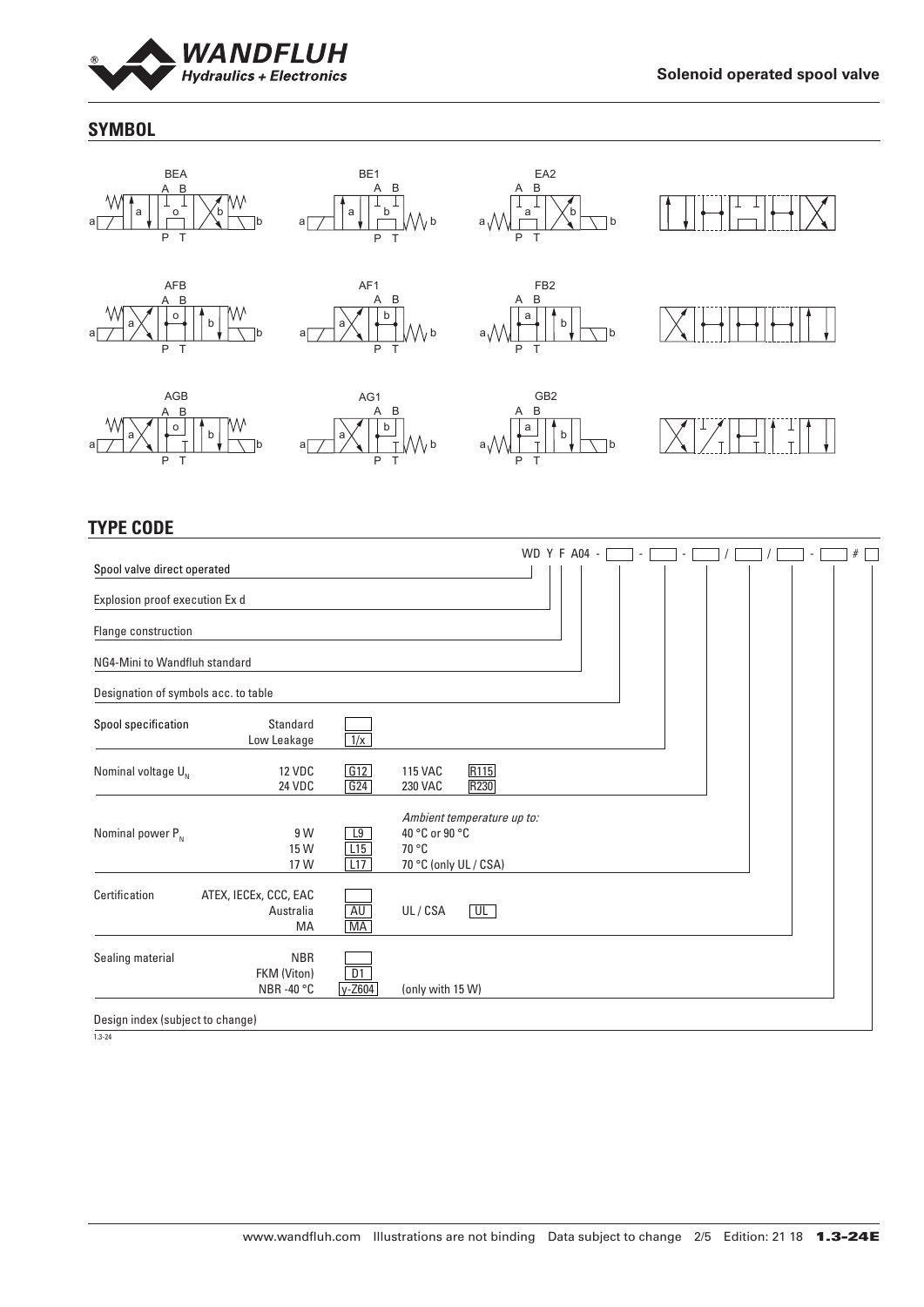

# **GENERAL SPECIFICATIONS**

| Designation         | $4/2$ -, $4/3$ -spool valve                                                                                                                    |
|---------------------|------------------------------------------------------------------------------------------------------------------------------------------------|
| Construction        | Direct operated                                                                                                                                |
| Mounting            | Flange construction                                                                                                                            |
| Nominal size        | NG4-Mini according to Wandfluh<br>standard                                                                                                     |
| Actuation           | Ex-protection switching solenoid                                                                                                               |
| Ambient temperature | <b>Operation as T6</b><br>$-25+40$ °C (L9)<br><b>Operation as T4</b><br>$-25+90$ °C (L9)<br>$-25+70$ °C (L15 / L17)<br>$-40+70$ °C (L15 / L17) |
| Weight              | 2,6 kg (1 solenoid)<br>4,4 kg (2 solenoids)                                                                                                    |
| <b>MTTFd</b>        | 150 years                                                                                                                                      |

# **HYDRAULIC SPECIFICATIONS**

| Working pressure    | $p_{max}$ = 350 bar ( $p_{\tau}$ < 20 bar)<br>$p_{max}$ = 315 bar ( $p_{T}$ > 20 bar) |
|---------------------|---------------------------------------------------------------------------------------|
| Tank pressure       | $p_{T_{max}}$ = 160 bar                                                               |
| Maximum volume flow | $Q_{\text{max}}$ = 30 l/min, see characteristic                                       |
| Leakage oil         | See characteristics                                                                   |
| Fluid               | Mineral oil, other fluid on request                                                   |
| Viscosity range     | 12 mm <sup>2</sup> /s320 mm <sup>2</sup> /s                                           |
| Temperature range   | <b>Operation as T6</b>                                                                |
| fluid               | NBR -25+40 °C (L9)                                                                    |
|                     | FKM -20+40 °C (L9)                                                                    |
|                     | <b>Operation as T4</b>                                                                |
|                     | NBR -25+70 °C (L9 or L15 / L17)                                                       |
|                     | FKM -20+70 °C (L9 or L15 / L17)                                                       |
|                     | NBR 872 -40+70 °C (L15 / L17)                                                         |
| Contamination       | Class 20 / 18 / 14                                                                    |
| efficiency          |                                                                                       |
| <b>Filtration</b>   | Required filtration grade $\beta$ 1016 $\geq$ 75,<br>see data sheet 1.0-50            |

# **ELECTRICAL SPECIFICATIONS**

| Protection class            | IP65/66/67                                                                                          |
|-----------------------------|-----------------------------------------------------------------------------------------------------|
| Relative duty factor        | 100 % DF                                                                                            |
| Switching frequency         | 12'000/h                                                                                            |
| Voltage tolerance           | $\pm$ 10 % with regard to nominal voltage                                                           |
| Standard nominal<br>voltage | 12 VDC, 24VDC, 115 VAC, 230 VAC<br>$AC = 50$ to 60 Hz $\pm$ 2 %, with built-in<br>two-way rectifier |
| Standard nominal<br>power   | 9 W, 15 W, 17 W                                                                                     |
| Temperature class           | Nominal power 9 W: T1T6<br>Nominal power 15 W / 17 W: T1T4                                          |
| Note!<br>and 1.1-184        | Other electrical specifications see data sheet 1.1-183                                              |

# **PERFORMANCE SPECIFICATIONS**

Oil viscosity  $v = 30$  mm<sup>2</sup>/s



# **MANUAL OVERRIDE**

HB6 as standard Optionally: HN (K)  $\rightarrow$  see data sheet 1.1-311

### **SURFACE TREATMENT**

◆ The valve body is painted with a two component paint

◆ The armature tube, the slip-on coil and the plug screw are zinc-nickel coated

# **COMMISSIONING**



**Attention!** The solenoid coil must only be put into operation, if the requirements of the operating instructions supplied are observed to their full extent. In case of non-observance, no liability can be assumed.

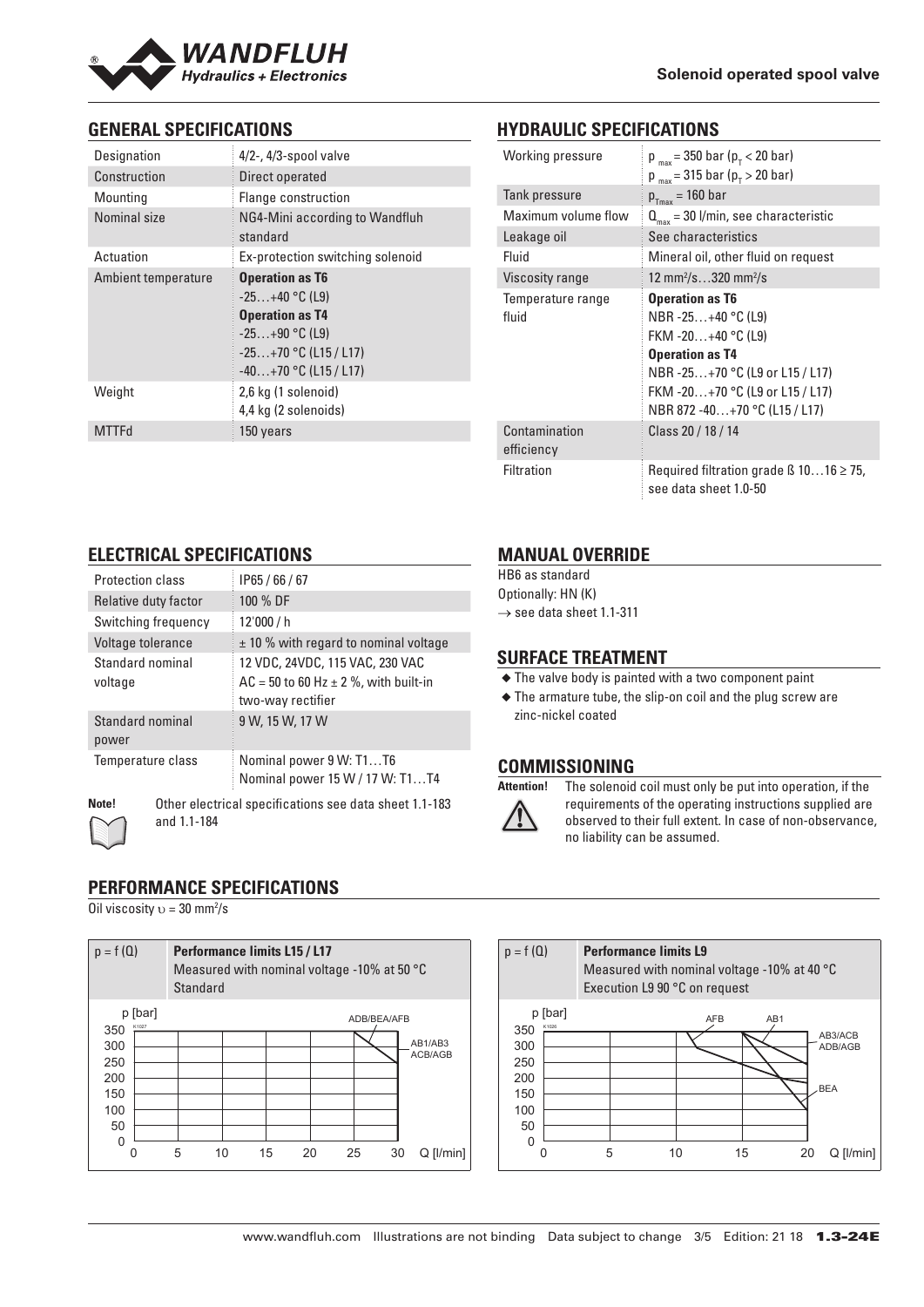

# **PERFORMANCE SPECIFICATIONS**

Oil viscosity  $v = 30$  mm<sup>2</sup>/s









**Note!** With the L15 / L17 execution for ambient temperatures up to 70 °C, the performance specifications have been evaluated with an ambient temperature of 50 °C

|                 |                |                | <b>Flow direction</b> |         |         |
|-----------------|----------------|----------------|-----------------------|---------|---------|
| Symbol          | $P - A$        | $P - B$        | $P - T$               | $A - T$ | $B - T$ |
| AB1             | 2              | 2              |                       |         |         |
| AB <sub>3</sub> | $\overline{2}$ | $\overline{2}$ |                       |         |         |
| ACB             | 2              | 2              |                       |         |         |
| ADB             | $\overline{2}$ | $\overline{2}$ |                       |         |         |
| <b>BEA</b>      |                |                | 4                     |         |         |
| <b>AFB</b>      |                |                | 3                     |         |         |
| AGB             |                |                |                       |         |         |

|                 |         |         | <b>Flow direction</b>        |         |         |
|-----------------|---------|---------|------------------------------|---------|---------|
| Symbol          | $P - A$ | $P - B$ | $P - T$                      | $A - T$ | $B - T$ |
| AB1             |         |         |                              |         |         |
| AB <sub>3</sub> |         |         | $\qquad \qquad \blacksquare$ |         |         |
| ADB             |         |         |                              |         | R       |





Attention! For valves for the temperature ranges <sub>n</sub>-40 °C to..." (Z604) the leakage volume flow can be up to eight times higher.